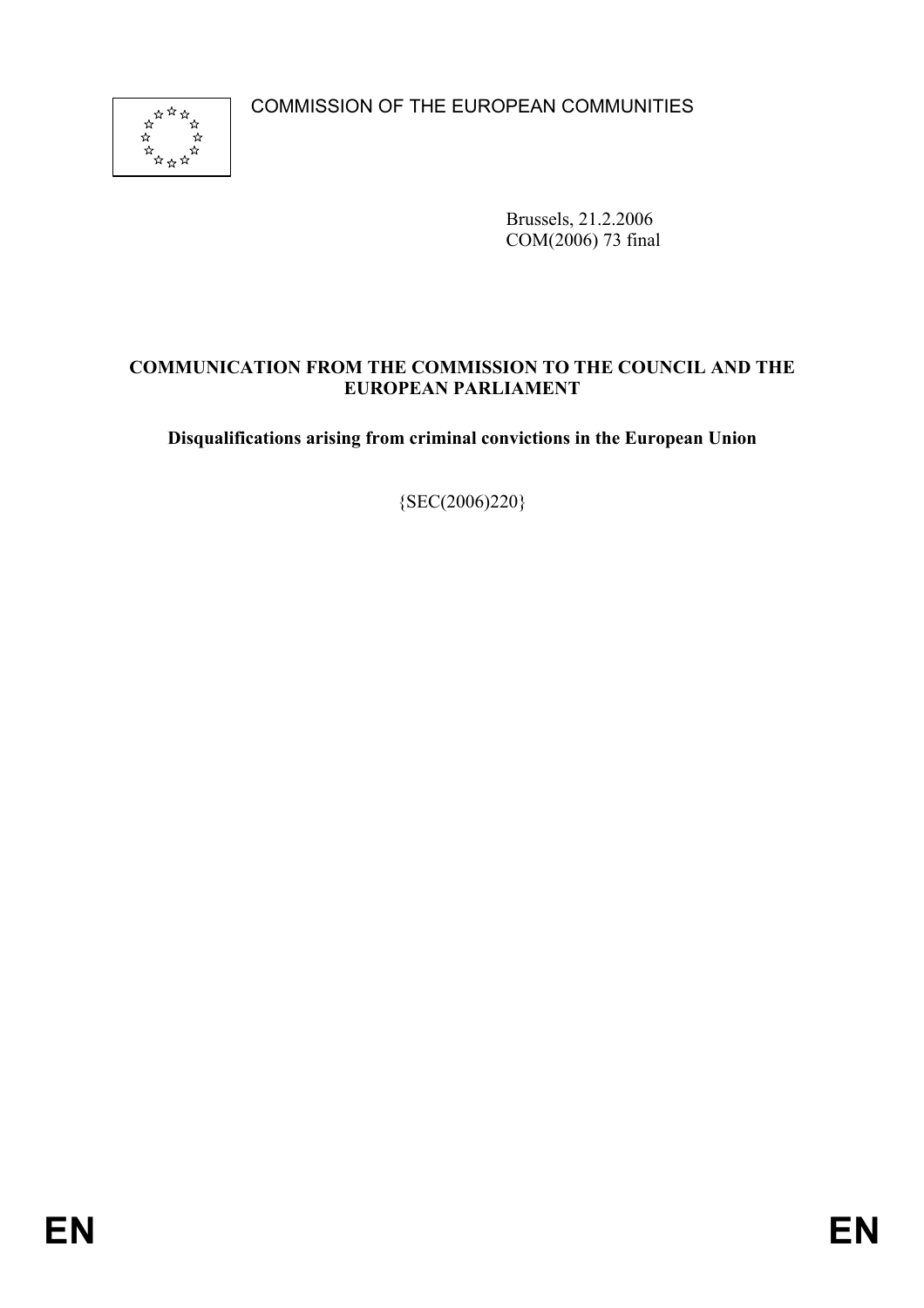## **COMMUNICATION FROM THE COMMISSION TO THE COUNCIL AND THE EUROPEAN PARLIAMENT**

## **Disqualifications arising from criminal convictions in the European Union**

- 1. A disqualification can be defined as a measure which restricts, for a limited or unlimited period, a natural or legal person from exercising certain rights, occupying certain functions, engaging in certain activities, going to certain places or carrying out certain measures<sup>1</sup>. It is a category of sanction whose objective is primarily preventive. When a person who has been convicted of an offence is deprived of the ability to exercise certain rights (for example the right to work with minors), it is primarily to prevent him or her from re-offending. In an area of freedom, security and justice in which individuals should enjoy a high degree of protection, there would accordingly be merit in recognising the effect of certain disqualifications throughout the entire territory of the Union. The issue is all the more pertinent in an internal market within which persons move freely.
- 2. Disqualifications are a category of sanctions which might need, under certain circumstances, to be recognised and enforced throughout the Union to be effective. This is recognised in the Hague Programme<sup>2</sup> where the European Council called on the Commission to put forward proposals on enhancing the exchange of information from national records of convictions and disqualifications, in particular information relating to sex offenders. This objective is also set out in the action plan jointly adopted by the Council and the Commission on 2-3 June 2005 to give effect to the Hague Programme and in the Communication on the mutual recognition of judicial decisions in criminal matters and the strengthening of mutual trust between the Member States adopted by the Commission in May  $2005^3$ , both of which announce the adoption of the present Communication.
- 3. The present Communication seeks to clarify the concept of disqualification, assess the relevant legislation at European level and outline the approach likely to be followed in this regard.

#### **1. GENERAL CHARACTERISTICS**

- 4. A disqualification as defined under paragraph 1 is a very broad concept which requires further clarification for the purposes of this Communication.
- 5. *The exclusion of disqualifications not linked to a criminal conviction.* In accordance with the framework referred to in paragraph 2, this communication concerns only disqualifications resulting from **a criminal conviction** and not e.g. measures imposed in the context of ongoing proceedings, measures imposed for purely

<sup>1</sup> Green Paper on the approximation, mutual recognition and enforcement of criminal sanctions in the European Union ("Green Paper on sanctions"), COM (2004) 334 final, 30.04.2004.

Adopted on 4-5 November 2004 (OJ C 53, 3.3.2005, p. 1).

<sup>3</sup> COM (2005) 195 of 19.5.2005.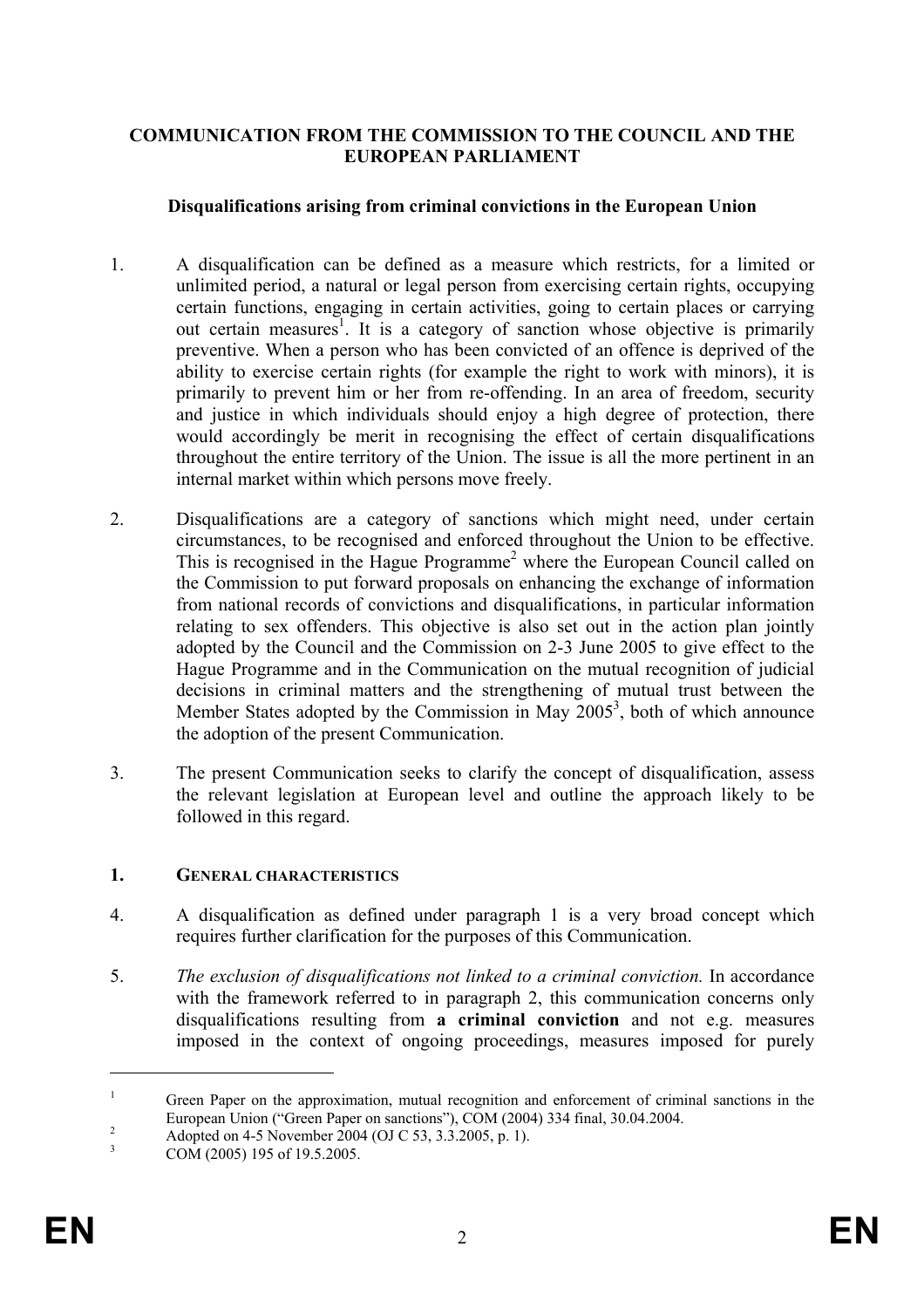preventive purposes on persons who cannot be held criminally liable or prohibitions that may result from conduct which does not constitute a criminal offence.

- 6. *Nature of the disqualification.* There are different ways in which a disqualification can result from a criminal conviction:
	- it can be a penalty ordered by the court, either as an addition to the principal penalty or as an alternative penalty if it is ordered in place of one or more principal penalties;
	- it can be an additional penalty, automatically imposed as a consequence of the principal penalty, even if it is not ordered by the court;
	- it can be ordered in administrative or disciplinary proceedings arising as a result of a criminal conviction.
- 7. *Material scope.* The potential range of disqualifications matches the number of rights of which a legal or natural person can be deprived (e.g. driving ban, prohibition from residing in a particular area, exclusion from public procurement procedures, deprivation of civil, civic or family rights).
- 8. *Personal scope.* Disqualifications can apply to both legal and natural persons. Not all Member States recognise the criminal liability of legal persons<sup>4</sup>. This question does not specifically concern disqualifications and is treated more fully in the Commission's Green Paper on sanctions<sup>5</sup>.
- 9. *Heterogeneity of disqualifications within the Union*: as illustrated in the Green Paper on sanctions, the Member States' legislation on sanctions differs widely and the same can be said of the legislation on disqualifications. Within a single Member State, the potential range of disqualifications is broad and the nature and the way in which these sanctions are enforced can vary considerably. This heterogeneity becomes all the more visible when viewed from the perspective of the European Union. While certain disqualifications exist in all the Member States – for instance, driving disqualifications – this is by no means the general rule<sup>6</sup>.

## **2. INVENTORY OF INSTRUMENTS ADOPTED AT EUROPEAN UNION LEVEL**

10. A certain number of instruments adopted at EU level refer to disqualifications. On the one hand, there are instruments which aim to approximate national legislation concerning disqualifications (section 2.1.). On the other hand, there are instruments which deal with the effect that a disqualification measure (or a conviction) ordered in one Member State is likely to have in the other Member States (section 2.2.).

<sup>4</sup> For example, Belgium, France, Ireland, the Netherlands and the United Kingdom do recognize the criminal liability of legal persons, contrary to Greece, Germany or Italy.

Section 3.1.6.

<sup>6</sup> This heterogeneity and the difficulties with a general approach were illustrated during the discussion of an initiative put forward by Denmark in 2002 with a view to adopting a Council Decision on increasing cooperation between European Union Member States with regard to disqualifications (OJ C 223 of 19.9.2002, p. 17). This initiative is still before the Council.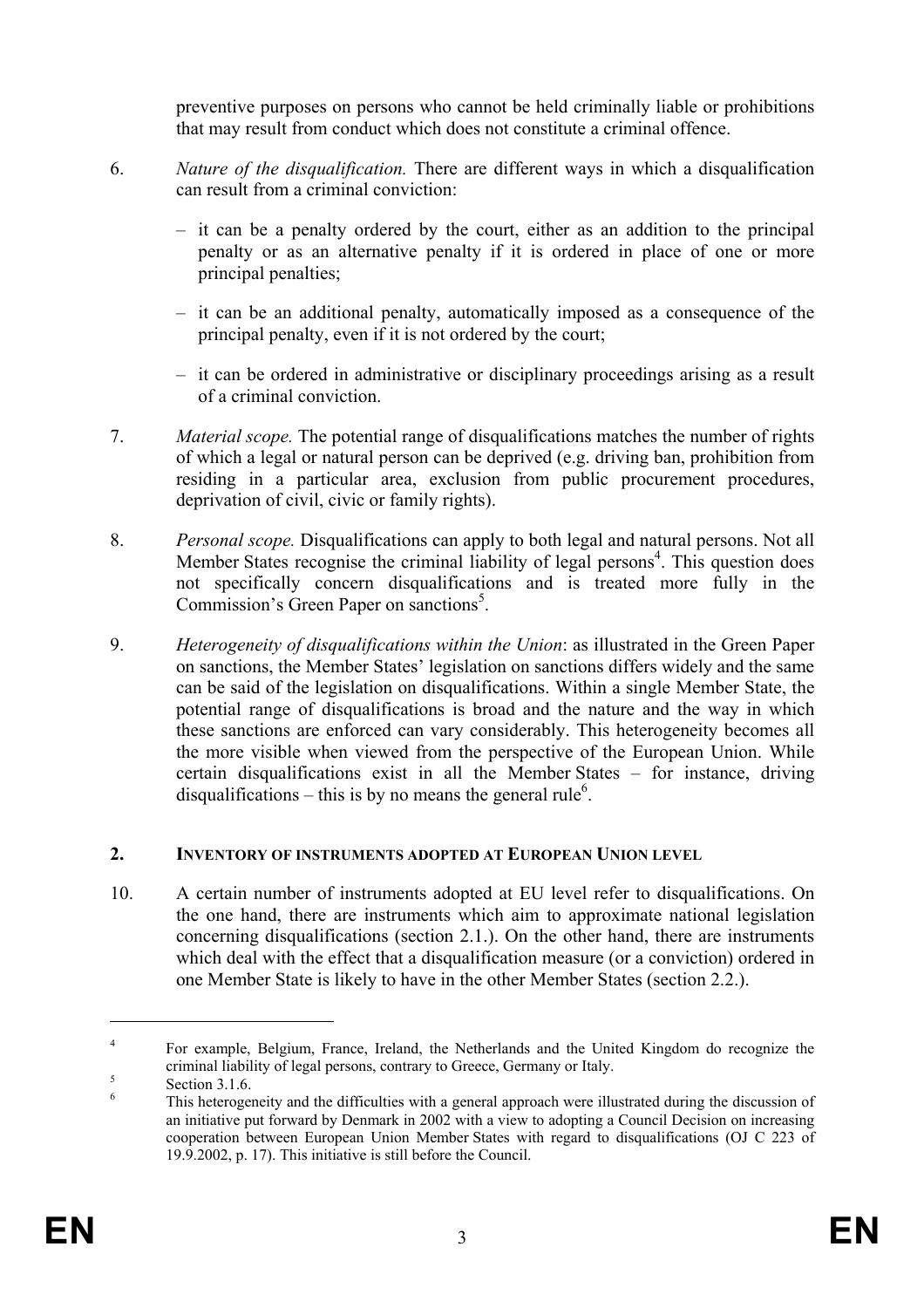## **2.1. Instruments to approximate penalties**

- 11. These instruments are listed in the Annex to this Communication. Most refer to disqualifications as possible penalties available on conviction for particular offences. The following instruments contain more prescriptive provisions concerning disqualifications following a criminal conviction:
	- a) Framework Decision 2004/68/JHA on combating the sexual exploitation of children and child pornography<sup>7</sup> requires the Member States to take the necessary measures to ensure that a natural person convicted of one of the offences covered by the instrument may be temporarily or permanently prevented from exercising professional activities related to the supervision of children (Article 5(3)). That does not mean that disqualification must automatically follow as a consequence of conviction for one of the relevant offences but simply that each Member State must provide for the possibility of preventing the person from exercising a specific activity as one of the penalties available following conviction;
	- b) Framework Decision 2003/568/JHA on combating corruption in the private sector<sup>8</sup> contains a similar provision in its Article  $4(3)$ ;
	- c) The recent legislation concerning the procedures for the award of public contracts makes the process of awarding such contracts more transparent and thus helps to combat corruption and organised crime. Article  $45(1)$  of the public procurement Directive<sup>9</sup> provides, in certain circumstances, for the exclusion from participation in a public contract of any candidate or tenderer who has been the subject of a conviction by final judgment for participation in a criminal organisation, corruption, fraud to the detriment of the financial interests of the Communities or money laundering. The Directive applies to both natural and legal persons $^{10}$ .

 A parallel can be drawn here with other EC directives applying to the financial sector. Most of these instruments contain a standard provision according to which the management body of the relevant institution must be constituted of persons of "good repute". For example, under the Banking Directive<sup>11</sup>, a credit institution cannot be authorised to perform its duties if the persons concerned are not of sufficiently good repute. It is therefore likely that their criminal

<sup>7</sup> OJ L 13, 20.1.2004, p. 44.

<sup>8</sup> OJ L 192, 31.7.2003, p. 54. It is interesting that the Convention of 26 May 1997 on the fight against corruption involving officials of the European Communities or officials of Member States of the European Union (OJ C 195, 25.6.1997, p. 2) contains no provisions on disqualification.

Directive 2004/18/EC of the European Parliament and of the Council of 31 March 2004 on the coordination of procedures for the award of public works contracts, public supply contracts and public service contracts, OJ L 134, 30.4.2004, p. 114. Member States are required to have implemented this Directive by 31 January 2006.<br>
In this connection, reference should also be made to Article 29(c) of the Services Directive, Article

 $20(1)(c)$  of the Supply Directive and Article  $24(1)(c)$  of the Works Directive which are discussed in more detail in the Annex. The public procurement Directive repeals these provisions with effect from <sup>11</sup> 31 January 2006.<br><sup>11</sup> Directive 2000/12/EC of the European Parliament and of the Council of 20 March 2000 relating to the

taking up and pursuit of the business of credit institutions, OJ L 126, 26.5.2000, p. 1.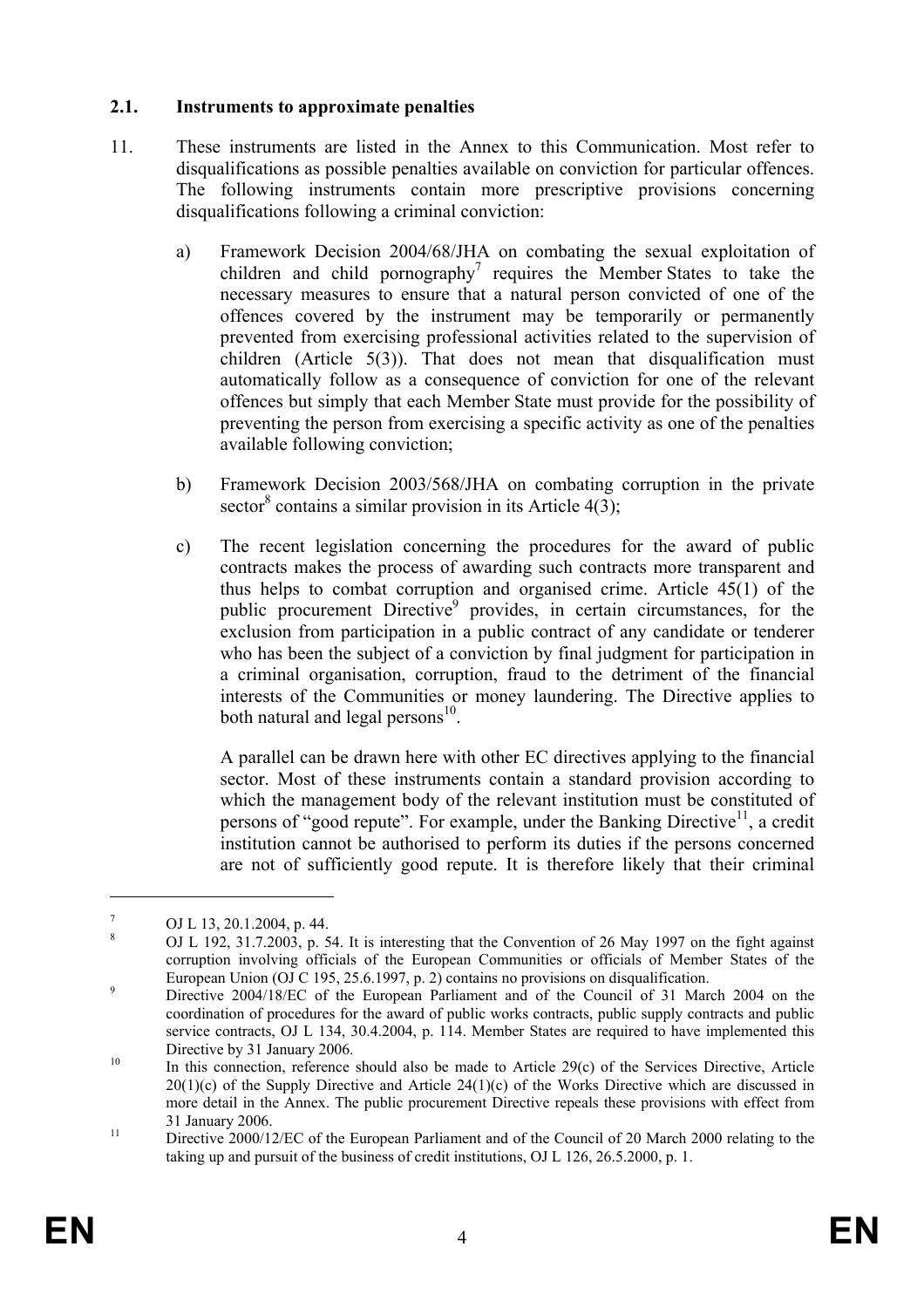records will be checked and that they will not be authorised if they have been convicted of offences such as money laundering or corruption. The interpretation of "good repute" is however left to the Member States and there is no systematic disqualification flowing from the commission of specific offences. The same applies to the legislation relating to investment  $\lim_{n \to \infty} s^{12}$ , trade in securities<sup>13</sup>, statutory auditing of accounting documents<sup>14</sup> and  $in$ surance $15$ .

## **2.2. Measures concerning the effect of convictions or disqualifications**

- 12. The instruments concerning the effect that a disqualification measure (or a conviction) ordered in one Member State is likely to have in the other Member States can be divided in three categories.
- 13. A first category includes a series of directives which can be regarded as instruments allowing partial mutual recognition. Some of them deal directly with the recognition of a **disqualification** ordered in another Member State (a and b). Others focus on the consequences in terms of disqualification that might flow from the recognition of a **conviction** handed down in another Member State (c and d).
	- a) the Directives on the exercise of the right to vote and stand for election at municipal<sup>16</sup> and European elections<sup>17</sup>. The former allows a disqualification from standing for election ordered in one Member State to be recognised in another Member State. The latter requires a disqualification from standing for election ordered in one Member State to be recognised in another Member State and allows a disqualification from voting ordered in one Member State to be recognised in another Member State;

<sup>&</sup>lt;sup>12</sup> See Article 9 of Directive 2004/39/EC of the European Parliament and of the Council of 21 April 2004 on markets in financial instruments amending Council Directives 85/611/EEC and 93/6/EEC and Directive 2000/12/EC of the European Parliament and of the Council and repealing Council Directive

<sup>93/22/</sup>EEC, OJ L 145, 30.4.2004, p. 1.<br>See Articles 5 a and 5 b of Council Directive 85/611/EEC of 20 December 1985 on the coordination of laws, regulations and administrative provisions relating to undertakings for collective investment in

transferable securities (UCITS), OJ L 375, 31.12.1985, p. 3.<br>See Article 3 of the Eighth Council Directive 84/253/EEC of 10 April 1984 based on Article 54 (3) (g) of the Treaty on the approval of persons responsible for carrying out the statutory audits of accounting

documents, OJ L 126. 12.05.1984, p. 20.<br>See Articles 6(1) a and 8 of Directive 2002/83/EC of the European Parliament and of the Council of 5 November 2002 concerning life assurance, OJ L 345, 19.12.2002, p. 1 and Article 8 of Directive 73/239/EC on the coordination of laws, regulations and administrative provisions relating to the takingup and pursuit of the business of direct insurance other than life assurance, OJ L 228, 16.08.1973, p. 3 (as amended by Directive 92/49/EC, OJ L 228, 11.08.1992, p. 1).<br>
Council Directive 94/80/EC of 19 December 1994 laying down detailed arrangements for the exercise

of the right to vote and to stand as a candidate in municipal elections by citizens of the Union residing in a Member State of which they are not nationals, OJ L 368, 31.12.1994, p. 38. Amended by Council

Directive 96/30/EC of 13 May 1996, OJ L 122, 22.5.1996, p. 14.<br>Council Directive 93/109/EC of 6 December laying down detailed arrangements for the exercise of the right to vote and stand as a candidate in elections to the European Parliament for citizens of the Union residing in a Member State of which they are not nationals, OJ L 329, 30.12.1993, p. 34.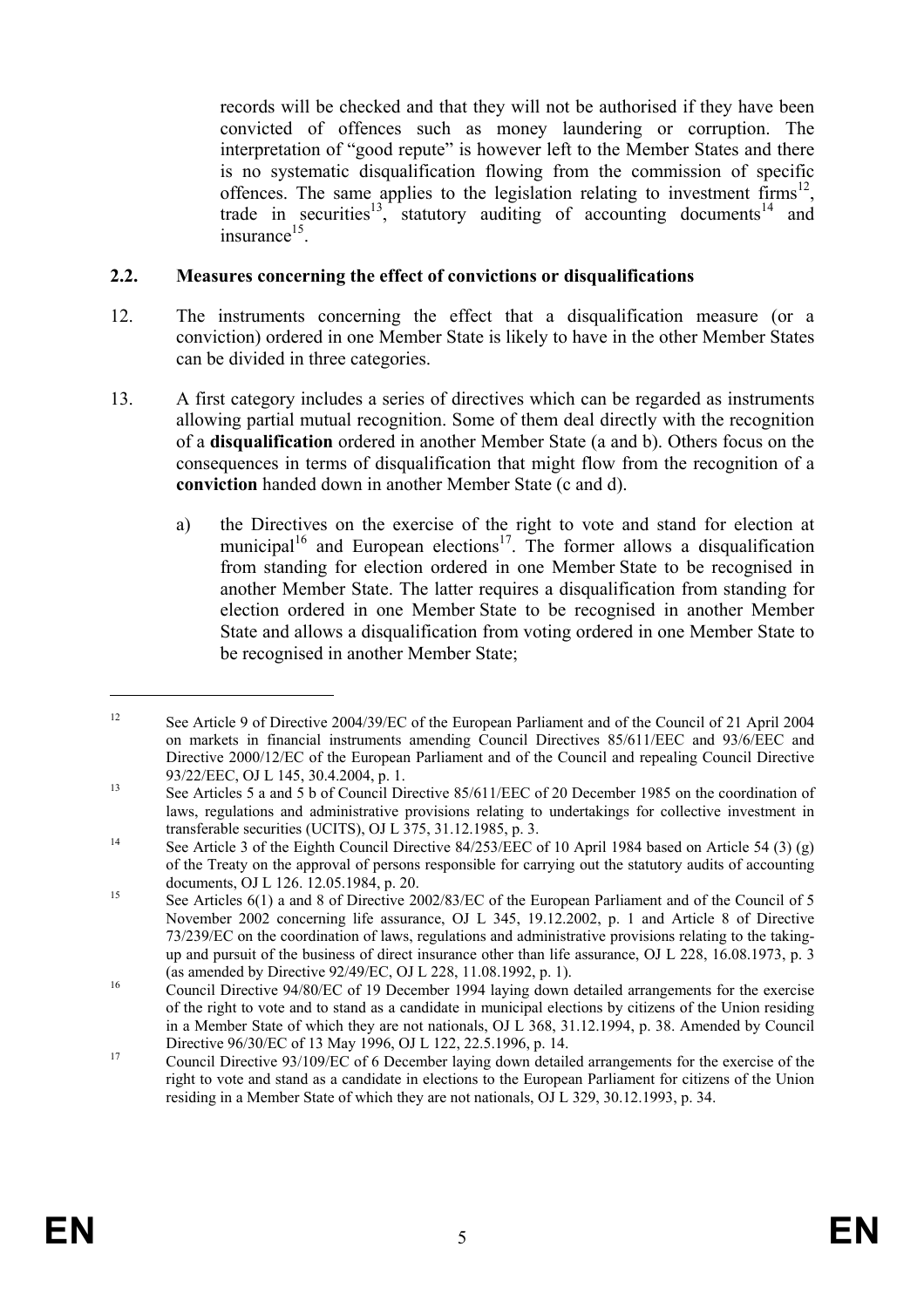- b) the Directive on the mutual recognition of expulsion decisions<sup>18</sup> aims to allow the recognition of an expulsion decision taken by one Member State against a third-country national who is in the territory of another Member State. In particular, it applies to expulsion decisions based on a serious and current threat to public order or national security and taken following a conviction for an offence punishable by at least one year's imprisonment. It does not apply to family members of citizens of the European Union who have exercised their rights of free movement. They are covered by Directive 2004/38/EC which strictly regulates the permissible restrictions on freedom of movement and underlines that previous criminal convictions cannot on their own justify such restrictions<sup>19</sup>:
- c) the public procurement Directive mentioned earlier. This is an instrument which entails the partial mutual recognition of convictions since it results in a conviction handed down in one Member State normally having as a consequence the exclusion from public procurement on a Union-wide basis. Where a conviction has been handed down in one Member State but the contracting authority is located in another Member State, it may seek the cooperation of the competent authorities of the first Member State to obtain information relating to the conviction.

 At EU level, the Financial Regulation20 also sets up a mechanism for the exclusion from European tenders and grants of natural or legal persons who have committed certain offences;

d) On 7 September 2005, the European Parliament and the Council adopted a new Directive on the recognition of professional qualifications<sup>21</sup> which will replace fifteen directives currently applying to this field. It requires the competent authorities of the host and home Member States to exchange information regarding, in particular, disciplinary action or criminal sanctions which are likely to have consequences for the pursuit of the professional activities in question (Article 56, paragraph 2). This new Directive strengthens the existing obligation to inform. However, as it is currently the case, the exchange of information does not trigger an automatic disqualification from exercising the profession in the host country. This matter is left to the host country. In that regard, it is worth mentioning the difference between this Directive and

<sup>&</sup>lt;sup>18</sup> Council Directive 2001/40/EC of 28 May 2001, OJ L 149, 2.6.2001 p. 34. The recent Commission proposal for a Directive of the European Parliament and the Council on common standards and procedures in Member States for returning illegally staying third-country nationals (COM (2005) 391 final of 1.9.2005) provides for a flexible and comprehensive set of rules, applicable if a third-country national who is the subject of a removal order or return decision issued in a Member State is apprehended in the territory of another Member State. Member States may select different options, one of them being mutual recognition, depending on the circumstances of the particular case. Upon

adoption of this proposal, Directive 2001/40/EC will become redundant and will therefore be repealed.<br><sup>19</sup> Directive 2004/38/EC of 29 April 2004 (OJ L 158, 30.4.2004, p. 77) consolidates earlier instruments

and will have to be transposed by 30 April 2006.<br><sup>20</sup> Council Regulation (EC, Euratom) No 1605/2002 of 25 June 2002 on the Financial Regulation applicable to the general budget of the European Communities, O J L 248, 16.9.2002, p. 1. See Articles 93 (b) and 93 (e).<br>  $\overline{5}$  JO L 255, 30.09.2005, p. 22.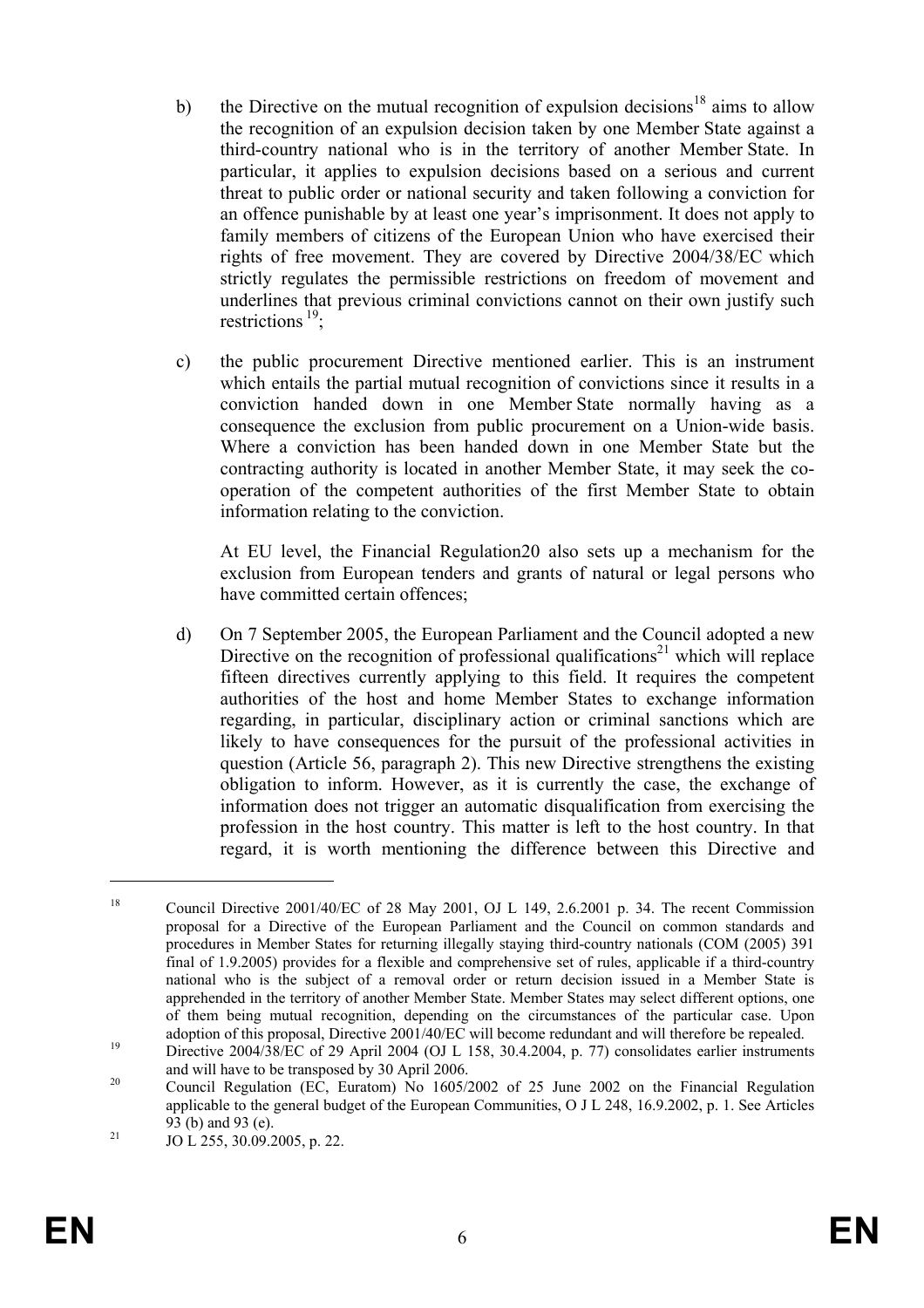Directive  $98/5/EC^{22}$  relating to the right of establishment for lawyers (which is not affected by the new Directive). Since the right of establishment is based on the recognition of lawyers' professional registration rather than on their qualifications, Directive 98/5/EC ensures that a disqualification ordered in the home Member State has effect in the host country.

- 14. A second category comprises instruments which are not in force or which have been ratified by only a limited number of Member States:
	- a) the Danish initiative "*with a view to adopting a Council Decision on increasing cooperation between European Union Member States with regard to*  disqualifications<sup>"23</sup>. This initiative, which is still before the Council, focuses on access to employment and is restricted to natural persons. Moreover, it envisages only the exchange of information between Member States and not the mutual recognition of disqualification decisions<sup>24</sup>;
	- b) the EU Convention of 1998 concerning driving disqualifications<sup>25</sup>. This Convention does not provide for direct recognition of driving bans imposed in one Member State by all the other Member States and the mechanisms it establishes do not follow the rationale underlying the principle of mutual recognition. In particular, the Convention enables the Member State of implementation to choose to convert the foreign decision into a domestic judicial or administrative order. So far, it has been ratified by a very limited number of Member States $^{26}$ .
- 15. Lastly, a third category is made up of resolutions, i.e. non-mandatory acts, to combat football-related violence. A Council Resolution dating from  $1997<sup>27</sup>$  stresses that stadium exclusions are found to be effective in preventing and containing disorder connected with national football matches and that it is desirable that a stadium exclusion imposed in one Member State should be upheld for European football matches in the other Member States. A resolution of 2003<sup>28</sup> calls on the Member States to study the possibility of extending stadium exclusions to certain football matches in other Member States and linking this to the imposition of penalties in the event of non-compliance with any such exclusion.

<sup>&</sup>lt;sup>22</sup> Directive 98/5/EC of the European Parliament and of the Council of 16 February 1998 to facilitate practice of the profession of lawyer on a permanent basis in a Member State other than that in which the qualification was obtained, OJ L77, 14.03.1998, p.36<br>
OJ C 223, 19.9.2002, p. 17.<br>  $\lambda$  asselled age has drawn have with the Gaussil of

<sup>24</sup> A parallel can be drawn here with the Council of Europe's European Convention of 1970 on the International Validity of Criminal Judgments. Ratified by 9 Member States (status as of 6 October 2005), it applies in particular to disqualifications. However, the mechanisms contained therein do not follow the rationale underlying the principle of mutual recognition: the Convention requires double criminality, permits review of the merits of the disqualification, makes provision for the determination of its duration and includes the possibility of limiting the extent of the disqualification.<br><sup>25</sup> OJ C 216, 10.7.1998, p. 1. See also explanatory report on the Convention on driving disqualifications,

OJ C 211, 23.7.1999, p. 1.<br>
Spain and Slovakia. Status as of 5 October 2005.<br>  $\frac{27}{27}$  Council Besolution of 9 June 1997 and may

Council Resolution of 9 June 1997 on preventing and restraining football hooliganism through the exchange of experience, exclusion from stadiums and media policy, OJ C 193, 24.6.1997, p. 1.

experience, exclusion from stadiums and media policy, OV C 193, 24.6.1997, p. 1.<br>Council Resolution of 17 November 2003 on the use by Member States of bans on access to venues of football matches with an international dimension, OJ C 281, 22.11.2003, p. 1.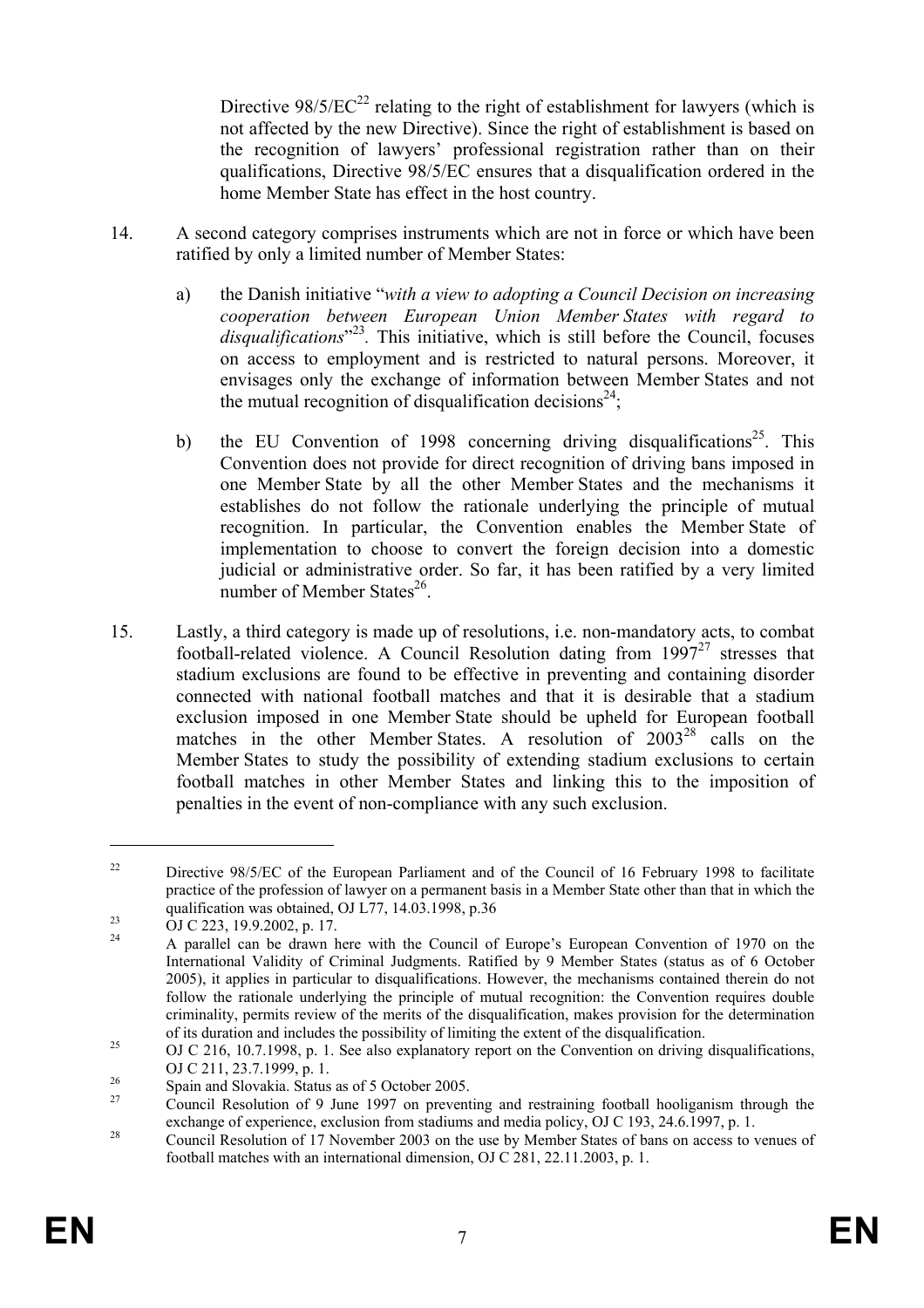## **2.3. Conclusion**

- 16. From the foregoing inventory it can be seen that:
- a) there is a relatively limited number of European instruments that provide for disqualifications on a mandatory basis, i.e. instruments requiring the Member States to include professional disqualifications among the penalties available on conviction (see paragraph 11 a) and b)) or attaching disqualification effects to certain convictions (as in the public procurement Directive);
- b) With the exception of the Directive on the mutual recognition of expulsion  $decisions<sup>29</sup>$ , the instruments which deal with the effect of certain disqualifications or convictions outside the Member State of conviction do not provide for genuine information exchange systems giving the Member States a source of reliable and complete information on disqualifications or convictions ordered in other Member States.
- 17. The establishment of a system of information exchange concerning driving licences is currently being examined by the Commission. This initiative rests on recent judgments of the Court of Justice which note the existence of an obligation on the Member States to exchange information in certain circumstances, thereby enlarging the system of voluntary information exchange established by Directive  $91/439/EEC^{30}$ on driving licences. The recent proposal for a Directive on driving licences, which recasts Directive 91/439/EEC, additionally emphasizes the need to implement a mandatory general information exchange system $31$ .

#### **3. POSSIBLE APPROACHES TOWARDS DISQUALIFICATIONS**

18. Two different approaches, which are not mutually exclusive, might be followed to ensure that disqualifications become effective tools at EU level in sanctioning certain criminal conduct and preventing its repetition. First, one might consider that an EUwide disqualification from exercising certain activities should flow from the commission of certain offences. Secondly, one might take the view that, under certain conditions, the effect of a national disqualification should be extended to the whole EU territory. In any case, any legislative proposal in this field will be subject, in accordance with the Communication of the Commission of 27 April  $2005^{32}$ , to an

<sup>&</sup>lt;sup>29</sup> In that case, mutual information exchange takes place via an alert entered in the Schengen Information System (SIS) on basis of Art 96 (3) of the Convention of 19 June 1990 implementing the Schengen

Agreement.<br>
OJ L 237, 24.08.1991, p. 1<br>
COM(2002) CO1. The prop

<sup>31</sup> COM(2003)621. The proposal aims in particular to put an end to "driving licence tourism" and to facilitate the implementation of the principle that the same person can hold only one licence. It maintains the provisions whereby Member States can refuse to recognise the driving licence of a person whose licence has been withdrawn and indirectly still holds another licence. It also strengthens the obligations of the Member States by requiring each Member State to ensure that an applicant for a new licence is not the subject of a driving ban ordered by the authorities of another Member State (Article

 $8(5)$  of the proposal).<br><sup>32</sup> Communication from the Commission on Compliance with Charter of Fundamental Rights in Commission legislative proposals. Methodology for systematic and rigorous monitoring. COM (2005)172 final of 27.04.2005.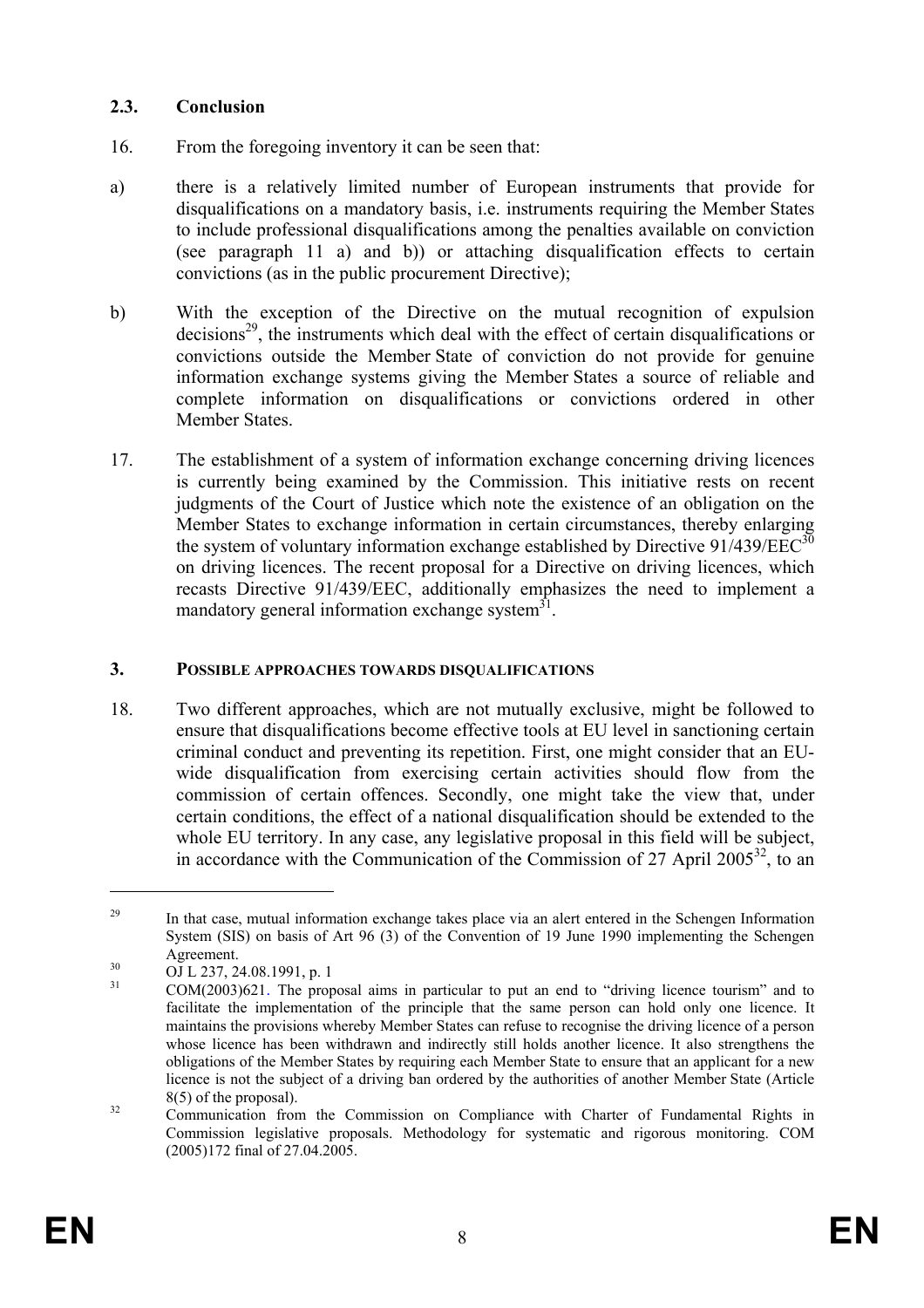in-depth impact assessment study to assess, in particular, its impact on fundamental rights.

# **3.1. Attach the effects of disqualification to the commission of certain offences**

- 19. Theoretically, the approach followed in the public procurement Directive could be applied to other sectors with a view to prohibiting access to certain occupations or activities throughout the Union following a conviction for a particularly serious offence.
- 20. The adoption of such an instrument is likely to require:
	- that the activities and professions concerned be defined;
	- a minimum harmonisation of the offences themselves;
	- the harmonisation of the duration of the disqualification itself in order to avoid potential discrimination. Currently, the duration of a disqualification often varies according to the period for which information stays on the national criminal record. The Commission's original proposal for the public procurement Directive<sup>33</sup> harmonised the duration of the automatic disqualification at five years, but the relevant provision was not carried through to the final text.
- 21. In practice, the adoption of such an instrument would mean that access to certain activities becomes, to a certain extent, regulated at European level and will have to be justified under the principles of subsidiarity and proportionality. This regulatory approach might prove inappropriate for activities that are not, as in the public procurement Directive, necessarily EU-wide. This is also not the approach adopted in the financial sector (see paragraph 11 c) above).

# **3.2. Provide for the mutual recognition of disqualifications**

- 22. Although mutual recognition is the cornerstone of the establishment of a European area of freedom, security and justice, extending the territorial effect of disqualifications could be seen as aggravating the sanction and raises the issue of the rights of the individual who will see the territorial scope of the disqualification extended to the whole territory of the European Union. In addition, there is significant diversity in criminal sanctions in the European Union and extending the effect of a disqualification measure ordered in one Member State throughout the Union could be opposed by a Member State which does not impose this type of sanction for the offence in question  $34$ .
- 23. A reasonable approach in the first instance would therefore be to adopt a sectoral approach and to give priority to mutual recognition of disqualifications in the fields for which a common basis between the Member States already exists. This presupposes a sufficient degree of homogeneity as regards sanctions, which is notably the case where:

 $\frac{33}{34}$  COM (2000) 275 final.

See the Green Paper on sanctions referred to above.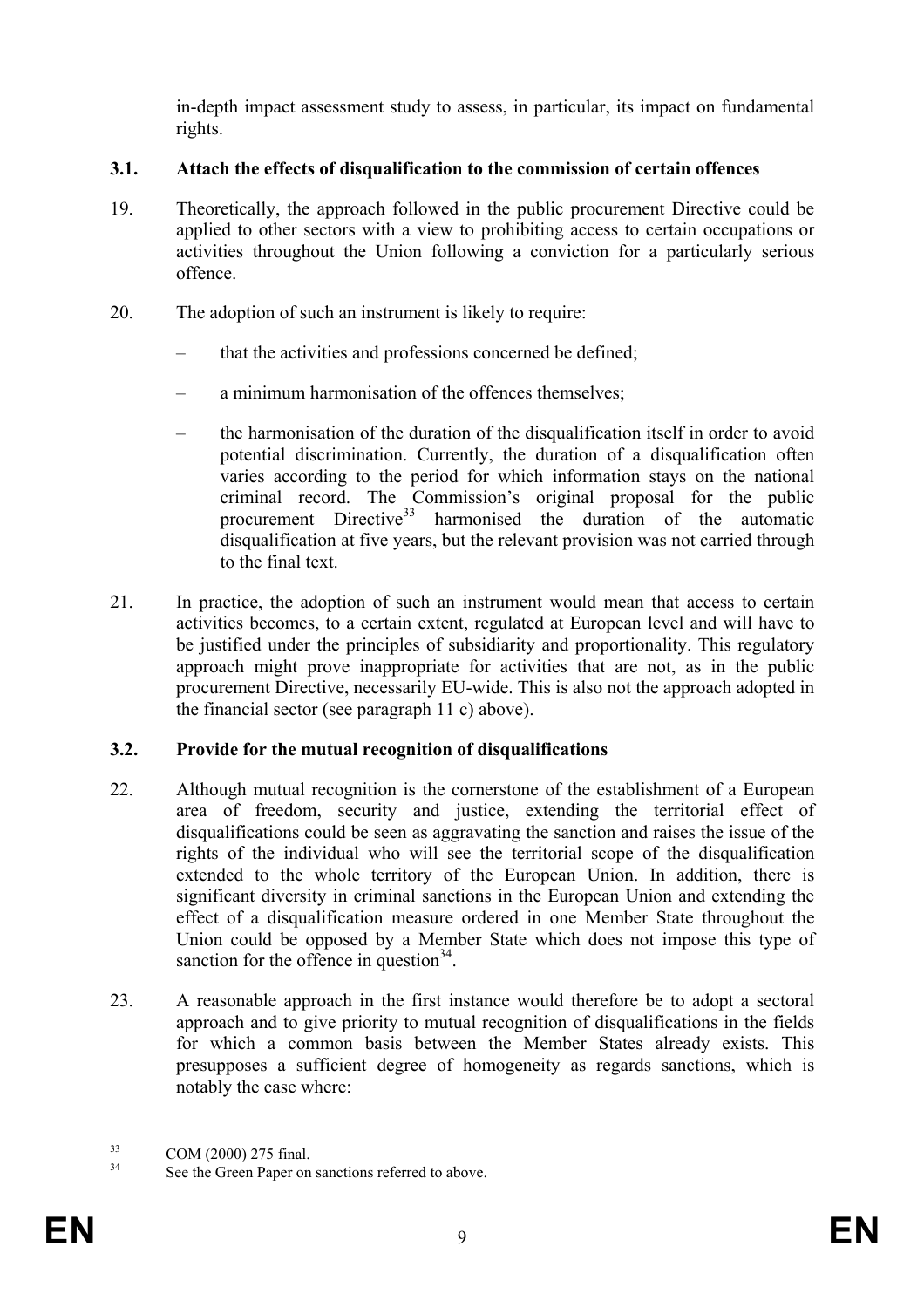- the disqualification already exists in all the Member States for a specific category of offence (e.g., driving disqualifications) or
- a legal instrument specifically requires this type of penalty to be provided for in all Member States for certain types of offence (e.g. disqualifications from working with children, see paragraph 11 above). If disqualifications are only referred to as one out of a possible range of penalties for the conduct that the legal instrument requires to be criminalised, without requiring the Member States to provide for this type of penalty, there is no guarantee that a common basis will exist.
- 24. Even where such a common basis does exist, certain difficulties could result from differences between Member States on the nature of the prohibition<sup>35</sup> or on its substance (duration, for example). The room for manoeuvre to be left to the implementing state would need to be defined.

## **4. A PREREQUISITE: IMPROVING THE INFORMATION FLOW**

25. The two scenarios described above presuppose that information on convictions and disqualifications circulate between the Member States.

## **4.1. Convictions**

- 26. Several steps have already been taken to improve existing information exchange mechanisms:
- On 13 October 2004, the Commission adopted a proposal for a Council Decision on the exchange of information extracted from the criminal record<sup>36</sup> aimed at securing rapid improvements in the current mechanisms for exchanging information between the Member States, mainly by providing time-limits for the transmission of this information. It was adopted by the Council on 21 November  $2005^{37}$ .
- On 25 January 2005 the Commission presented a White Paper analysing the main difficulties in exchanging information on convictions and making proposals for a computerised information exchange system<sup>38</sup>. Following discussions on the White Paper, the Justice and Home Affairs Council of 14 April 2005 agreed on a way forward. On this basis and in light of the objectives defined in the Hague Programme, the Commission tabled on 22 December 2005 a legislative proposal setting forth an in-depth reform of the existing exchange mechanisms<sup>39</sup>. Further work should be carried out in 2006 to improve access to information on convictions handed down in the European Union against third country nationals.
- 27. In this context, it is also worth mentioning that on 17 March 2005 the Commission adopted a proposal for a Council framework decision on taking account of

<sup>&</sup>lt;sup>35</sup> For example, some legal systems provide for specific decisions pronouncing such prohibitions while in others it is an automatic consequence of a criminal conviction; even when a decision is taken, its nature (e.g. administrative or criminal) can differ.<br>COM (2004) 664 13.10.2004.<br><sup>37</sup> COM 222, 0.12.2005.

 $^{37}$  OJ L 322, 9.12.2005, p. 33.

 $\frac{38}{39}$  COM (2005) 10 25.1.2005.

 $COM (2005) 690$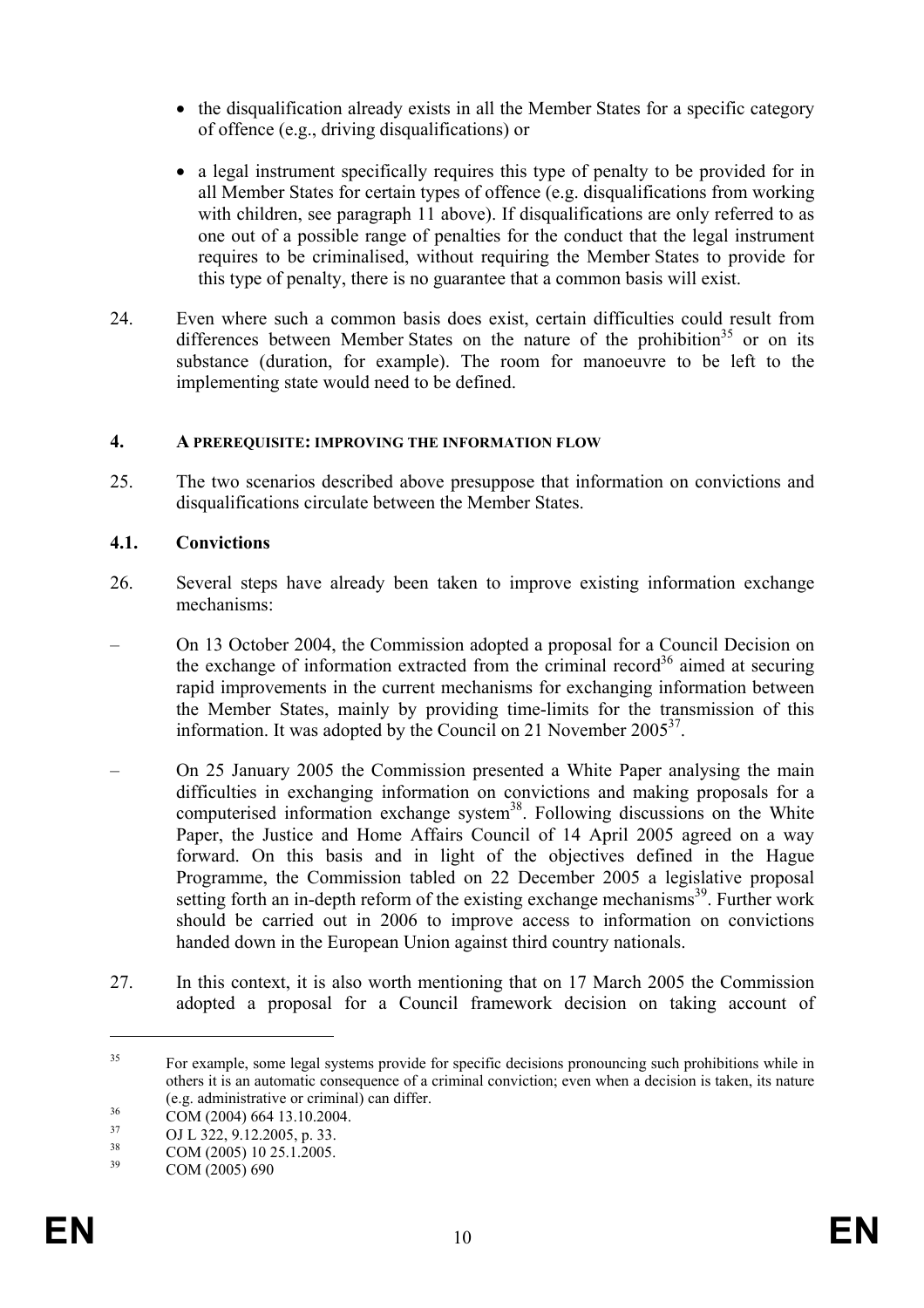convictions in the Member States in the course of new criminal proceedings<sup>40</sup>. The proposal defines the conditions in which a conviction handed down in another Member State should be taken into account in new criminal proceedings concerning different facts.

## **4.2. Disqualifications**

- 28. Disqualifications are a form of sanction the nature of which is likely to vary within the same Member State and *a fortiori* from one Member State to the other. They can be ordered in the context of criminal, civil/commercial, administrative or disciplinary proceedings or be the automatic result of a conviction. Moreover, in certain Member States they are more commonly ordered as administrative or disciplinary penalties than as "judicial" penalties. These disparities make it difficult to gain access to exhaustive information, especially as the rules concerning the organisation of the national registers also differ widely: all the Member States keep criminal records, but the information gathered by the Commission suggests a high degree of diversity between Member States, particularly as regards the content of such records<sup>41</sup>. In some Member States, only decisions given by the criminal courts are registered whereas in others, the register also contains decisions by civil, commercial or administrative authorities. For example, certain national registers include disqualifications from exercising parental authority.
- 29. The nature of an individual disqualification and the operation of the national register concerned will therefore determine how it is entered in the register. While disqualifications ordered by the criminal courts are in general found in all registers, this is by no means the case for disqualifications flowing automatically from conviction or ordered by an administrative authority or a professional organisation following conviction. The extent to which disqualifications are entered in national registers is therefore likely to vary considerably between Member States.
- 30. The scope for improving the exchange of information on disqualifications should therefore be assessed, with due regard to the need to ensure a high degree of protection of personal data. The processing of personal data and the exchange of information on disqualifications should in any case comply with the existing legal framework for the processing of personal data in the European Union<sup>42</sup>. Ideally, the aim should be to enable a comprehensive exchange of information to take place in respect of the following types of disqualification:
	- i) disqualifications ordered by a court following criminal conviction (i.e. as part of the criminal conviction);

 $^{40}$  COM (2005) 91 17.03.2005.

<sup>&</sup>lt;sup>41</sup> See Annex to the White Paper COM (2005) 10.

See Directive 95/46/EC of the European Parliament and the Council of 24 October 1995 on the protection of individuals with regard to the processing of personal data and on the free movement of such data (OJ L 281, 23.11.1995) and Regulation (EC) No 45/2001 of the European Parliament and of the Council of 18 December 2000 on the protection of individuals with regard to the processing of personal data by the Community institutions and bodies and on the free movement of such data (OJ L 8, 12.01.2001). The Commission also adopted on 4 October 2005 a proposal for a Council Framework Decision on the protection of personal data processed in the framework of police and judicial cooperation in criminal matters (COM (2005) 475).